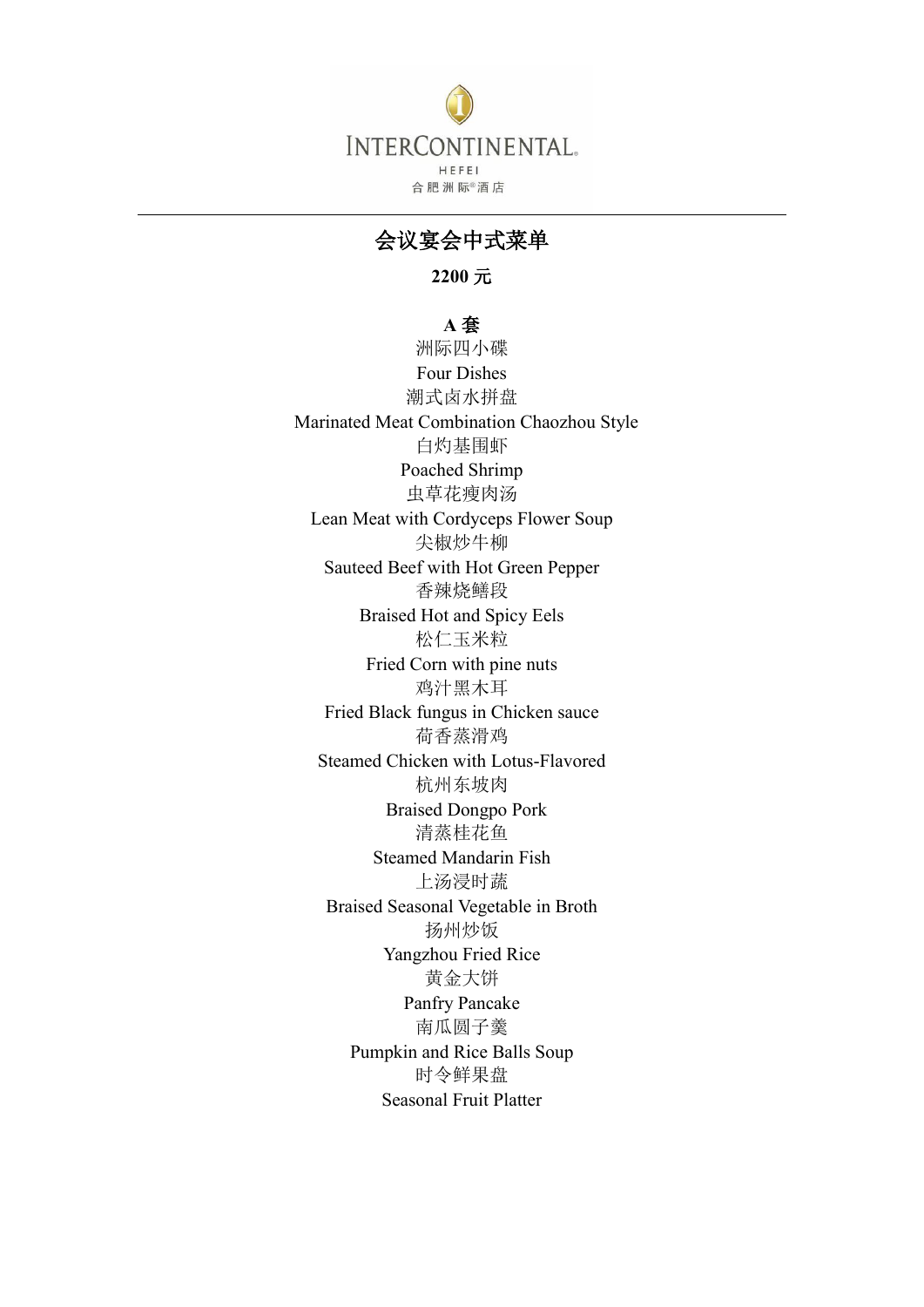

会议宴会中式菜单

**2200** 元

**B** 套

洲际四冷碟 Four Cold Dishes 脆皮炸子鸡 Deep-Fried Chicken 美极基围虾 Fried Shrimp with Meiji Sauce 红枣虫草花老鸡汤 Chicken Soup with Cordyceps Flower & red date 川式水煮牛肉 Boiled Beef Sichuan Style 香辣烧猪手 Braised Spicy Trotter 红焖老鹅 Braised Goose 家乡扣肉 Pork with preserved Vegetable 咸肉煨笋衣 Stewed salted Meat with bamboo shoots 鸡汁浸云耳 Black fungus with Chicken Soup 清蒸桂花鱼 Steamed Mandarin Fish 蒜蓉炒时蔬 Fried Seasonal Vegetables with garlic 什锦炒饭 Fried Rice with Mixed Meat and Egg 金银馒头 Steamed and Deep-Fried Bun 红豆沙圆子 Rice Balls with Red Bean Paste 时令鲜果盘 Seasonal Fruit Platter